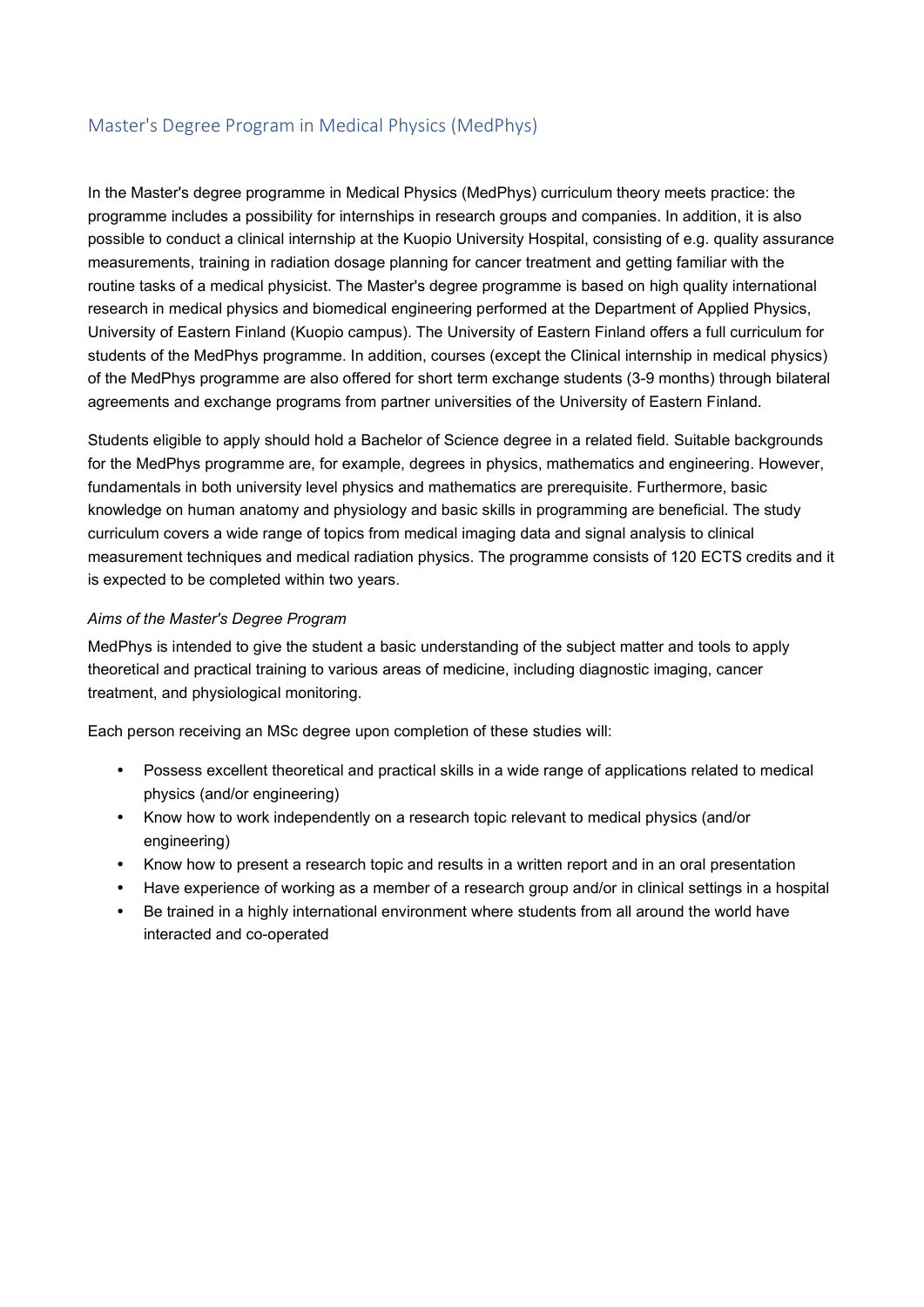## **Curriculum (MDP Medical Physics, Master of Science, 120 ECTS)**

|                                                             | <b>Compulsory Introductory Studies (3 cp)</b>                                 | <b>ECTS</b> | Year     |
|-------------------------------------------------------------|-------------------------------------------------------------------------------|-------------|----------|
| 3350784                                                     | Personal Study Plan in International Master's Programme<br>in Medical Physics | $1$ cp      | $I - II$ |
| 8031003                                                     | <b>University Study Skills</b>                                                | $1$ cp      |          |
| 1131003                                                     | Orientation for International Students                                        | $1$ cp      |          |
| <b>Compulsory Language and Communication Studies (2 cp)</b> |                                                                               |             |          |
|                                                             | Advanced English Academic and Professional                                    |             | $I - II$ |
| 8015017                                                     | Communication for the International Master's Degree                           | 2 cp        |          |
|                                                             | Programmes of Science and Forestry                                            |             |          |
|                                                             | <b>Complementary Courses (3 cp)</b>                                           | <b>ECTS</b> | Year     |
| 8020280                                                     | Information skills and sources in science for international                   | 1 cp        | $I - II$ |
|                                                             | students                                                                      |             |          |
| 8014300                                                     | Survival Finnish                                                              | 2 cp        | $I - II$ |

| in previous studies) | General Physics Courses (7 cp) (if equivalent know-how is not gained | <b>ECTS</b>     | Year     |
|----------------------|----------------------------------------------------------------------|-----------------|----------|
| 3350551              | <b>Mathematical Software</b>                                         | 2 cp            | $ - $    |
| 3351511              | Data Analysis in Physics                                             | 5 <sub>cp</sub> | $I - II$ |

|                                                           | Advanced Studies in Medical Physics (min. 60 cp), Compulsory | <b>ECTS</b>     | Year         |
|-----------------------------------------------------------|--------------------------------------------------------------|-----------------|--------------|
| 3352501                                                   | Physics in Clinical Radiology*                               | 5 cp            |              |
| 3352502                                                   | Physics in Radiotherapy*                                     | 5cp             | I            |
| 3352503                                                   | Nuclear Medicine Physics**                                   | 5 cp            | $\mathbf{I}$ |
| 3352542                                                   | Signal Analysis*                                             | 5cp             |              |
| 3352515                                                   | Physics in Clinical Physiology and Neurophysiology**         | 5cp             | $\mathbf{H}$ |
| 3352982                                                   | Project Work in Applied Physics                              | 5cp             | $I - II$     |
| 3352410                                                   | M.Sc. Thesis in Applied Physics                              | 30 cp           | $\mathbf{H}$ |
| 3352400                                                   | Maturity test for Master's thesis in Applied Physics         | 0 <sub>cp</sub> | $\mathbf{H}$ |
| <b>Other Compulsory Studies in Medical Physics (5 op)</b> |                                                              |                 |              |
| 4429209                                                   | Human basic anatomy, physiology and radiology                | 5 cp            |              |
|                                                           | In the following modules or studies at least 15 credits:     |                 |              |
| 3354101                                                   | I - Thesis and project work                                  |                 | $I - II$     |
| 3354102                                                   | II - Advanced Physics and Mathematics                        |                 | $I - II$     |
| 3354103                                                   | III - Computational methods for Applied Physics              |                 | $I - II$     |
| 3354104                                                   | <b>IV</b> - Medical Physics                                  |                 | $I - II$     |
| 3354105                                                   | V - Signal and Image Analysis                                |                 | $I - II$     |
| 3354106                                                   | VI - Applied Materials Physics                               |                 | $I - II$     |
| 3354107                                                   | VII - Numerical and Computational Methods                    |                 | $ -  $       |
| 3354108                                                   | VIII - Inverse Problems and Optimization                     |                 | $I - II$     |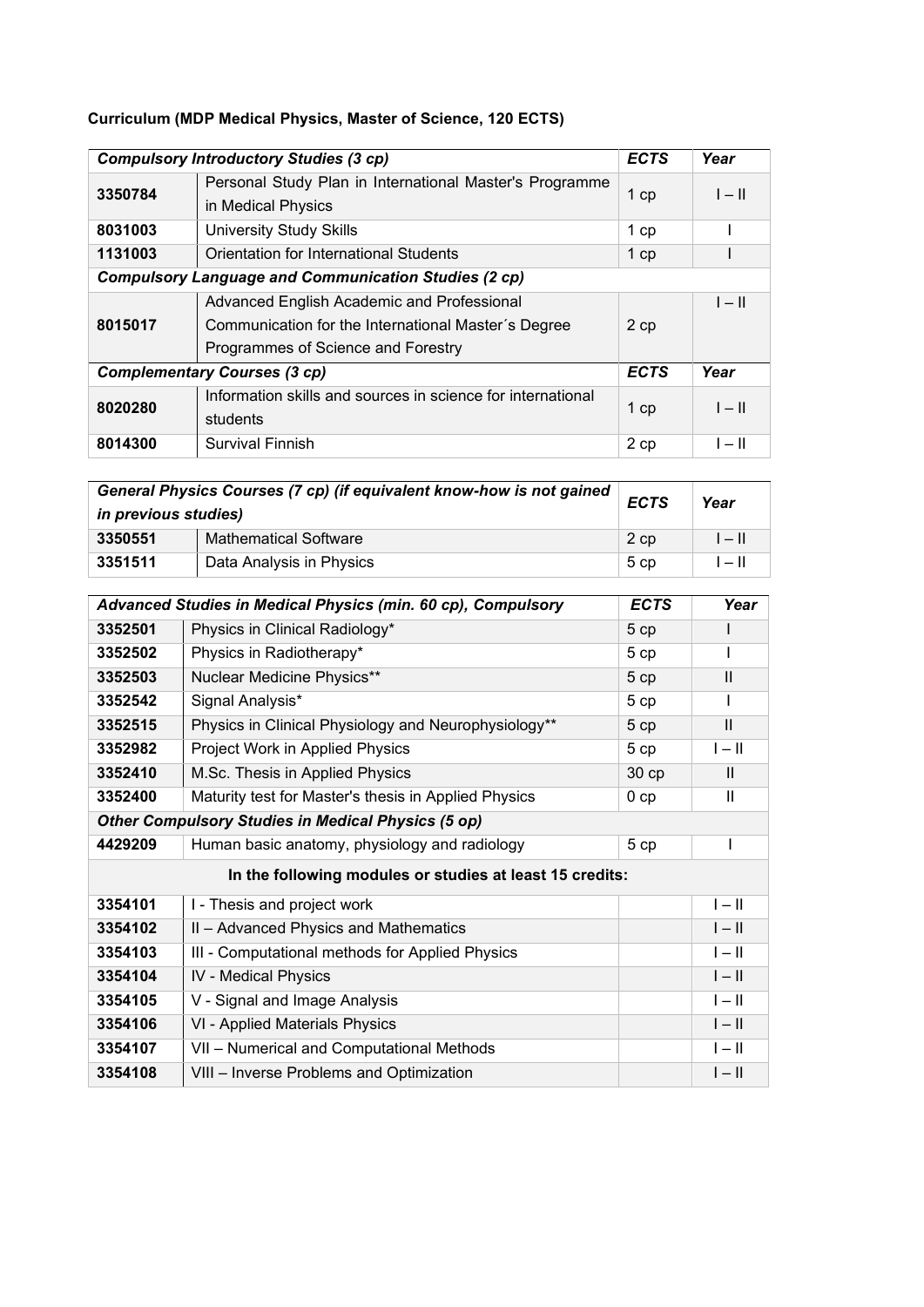| Other Studies (so that total 120 credits are completed) |                                        |         |                         |
|---------------------------------------------------------|----------------------------------------|---------|-------------------------|
| 3352516                                                 | Clinical internship in medical physics | 1-10 cp | $\parallel - \parallel$ |
| 3352985                                                 | Internship in Physics                  | 1-10 cp | $I - II$                |
|                                                         | Other physics or other field courses   |         | $I - II$                |

## **Modules:**

| 3354101 | I - Thesis and project work              | <b>ECTS</b>     | Year     |
|---------|------------------------------------------|-----------------|----------|
| 3352410 | Thesis in Applied Physics                | 30cp            |          |
| 3352005 | Undergraduate Seminar in Applied Physics | 2 cp            |          |
| 3352982 | Project Work in Applied Physics 1        | 5 <sub>cp</sub> | $I - II$ |
| 3352982 | Project Work in Applied Physics 2        | $2-5$ cp        | $I - II$ |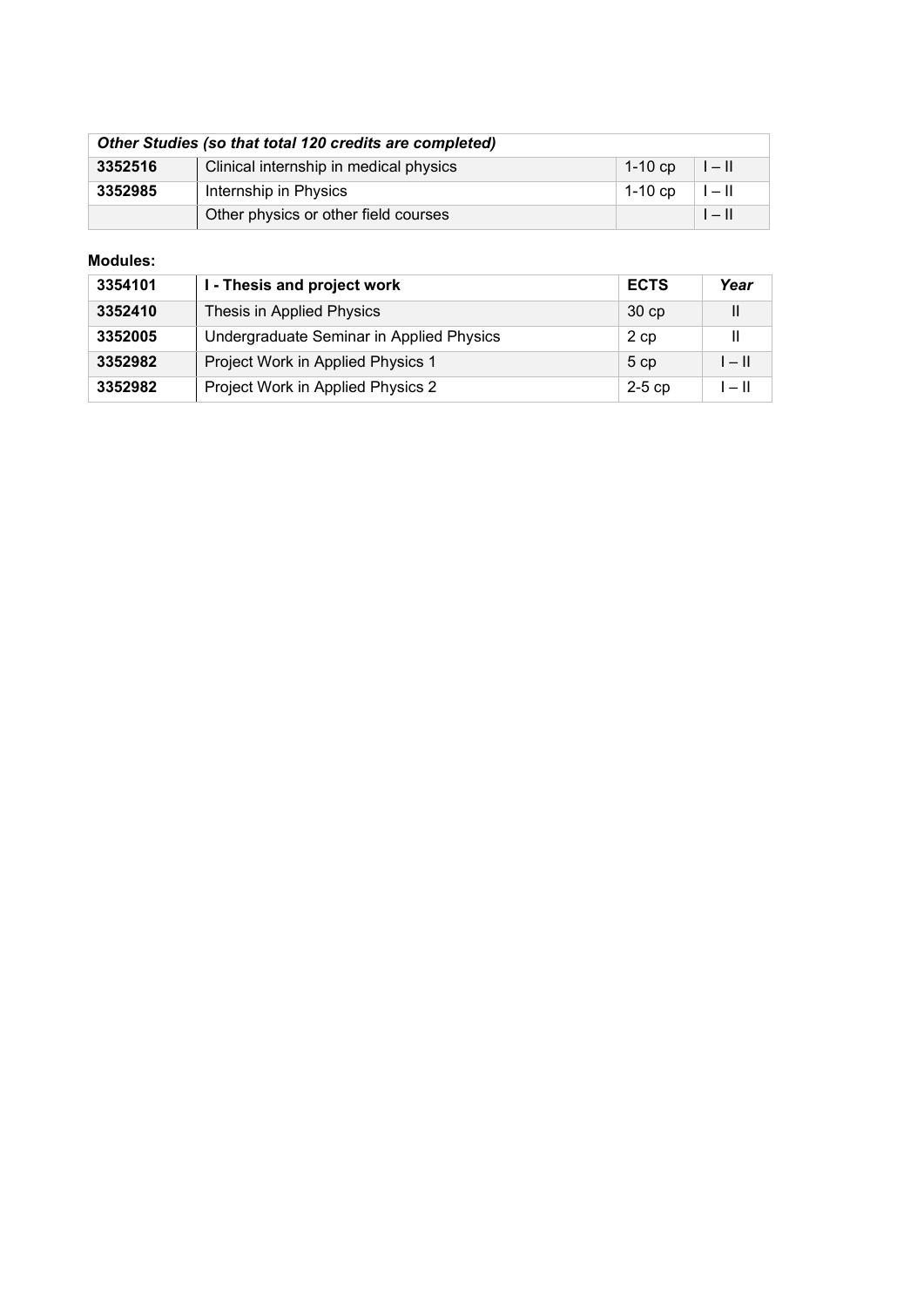| 3354102 | II - Advanced Physics and<br><b>Mathematics</b> | <b>ECTS</b> | Year |
|---------|-------------------------------------------------|-------------|------|
| 3352615 | Physical Acoustics*                             | 5cp         |      |
| 3352580 | Solid State Physics*                            | 5cp         |      |
| 3356505 | Kompleksianalyysi I a* (in Finnish)             | 4 cp        |      |
| 3356506 | Kompleksianalyysi I b* (in Finnish)             | 4 cp        |      |

| 3354103 | III - Computational Methods for<br><b>Applied Physics</b> | <b>ECTS</b> | Year |
|---------|-----------------------------------------------------------|-------------|------|
| 3352755 | <b>Statistical Data Analysis for Applied</b><br>Physics*  | 5 cp        |      |
| 3352542 | Signal Analysis*                                          | 5 cp        |      |
| 3352541 | Digital Image Processing**                                | 5cp         | Ш    |
| 3352601 | Optimization*                                             | 5cp         |      |
| 3352617 | Numerics in Computational Physics*                        | 5 cp        |      |

|         |                                                         | <b>ECTS</b> | Year |
|---------|---------------------------------------------------------|-------------|------|
| 3354104 | <b>IV - Medical Physics</b>                             |             |      |
| 3352501 | Physics in Clinical Radiology*                          | 5 cp        |      |
| 3352502 | Physics in Radiotherapy*                                | 5 cp        |      |
| 3352503 | Nuclear Medicine Physics**                              | 5 cp        | Ш    |
| 3352515 | Physics in Clinical Physiology and<br>Neurophysiology** | 5cp         | Ш    |
| 3352544 | Ultrasound Techniques in Medicine*                      | 5cp         |      |
| 3352545 | Magnetic Resonance Imaging**                            | 5 cp        | Ш    |
| 3352576 | Medical Approval Process**                              | 5cp         | Ш    |

|         | 3354105   V - Signal and Image Analysis | <b>ECTS</b> | Year |
|---------|-----------------------------------------|-------------|------|
| 3352542 | Signal Analysis*                        | 5cp         |      |
|         | 3352611   Time Series Analysis*         | 5cp         |      |
| 3352541 | Digital Image Processing**              | 5cp         | Ш    |
| 3352612 | Image Analysis**                        | 5cp         | Ш    |

| 3354106 | <b>VI - Applied Materials Physics</b>       | <b>ECTS</b> | Year     |
|---------|---------------------------------------------|-------------|----------|
| 3352580 | Solid state physics*                        | 4 cp        |          |
| 3352579 | Introduction to nanotechnology**            | 5cp         | Ш        |
| 3352573 | Characterization of Materials**             | 5 cp        | Ш        |
| 3352572 | Material techniques*                        | 5 cp        |          |
| 3352571 | Biomaterials*                               | 5 cp        |          |
| 3352575 | Biomechanics*                               | 5 cp        |          |
| 3352577 | X-ray powder diffraction*                   | 5 cp        |          |
| 3352578 | Wood-based solid and composite<br>materials | 5cp         | $I - II$ |

| 3354107 | VII - Numerical and Computational | ⊩ECTS ∣ <i>Year</i> |  |
|---------|-----------------------------------|---------------------|--|
|         | <b>Methods</b>                    |                     |  |